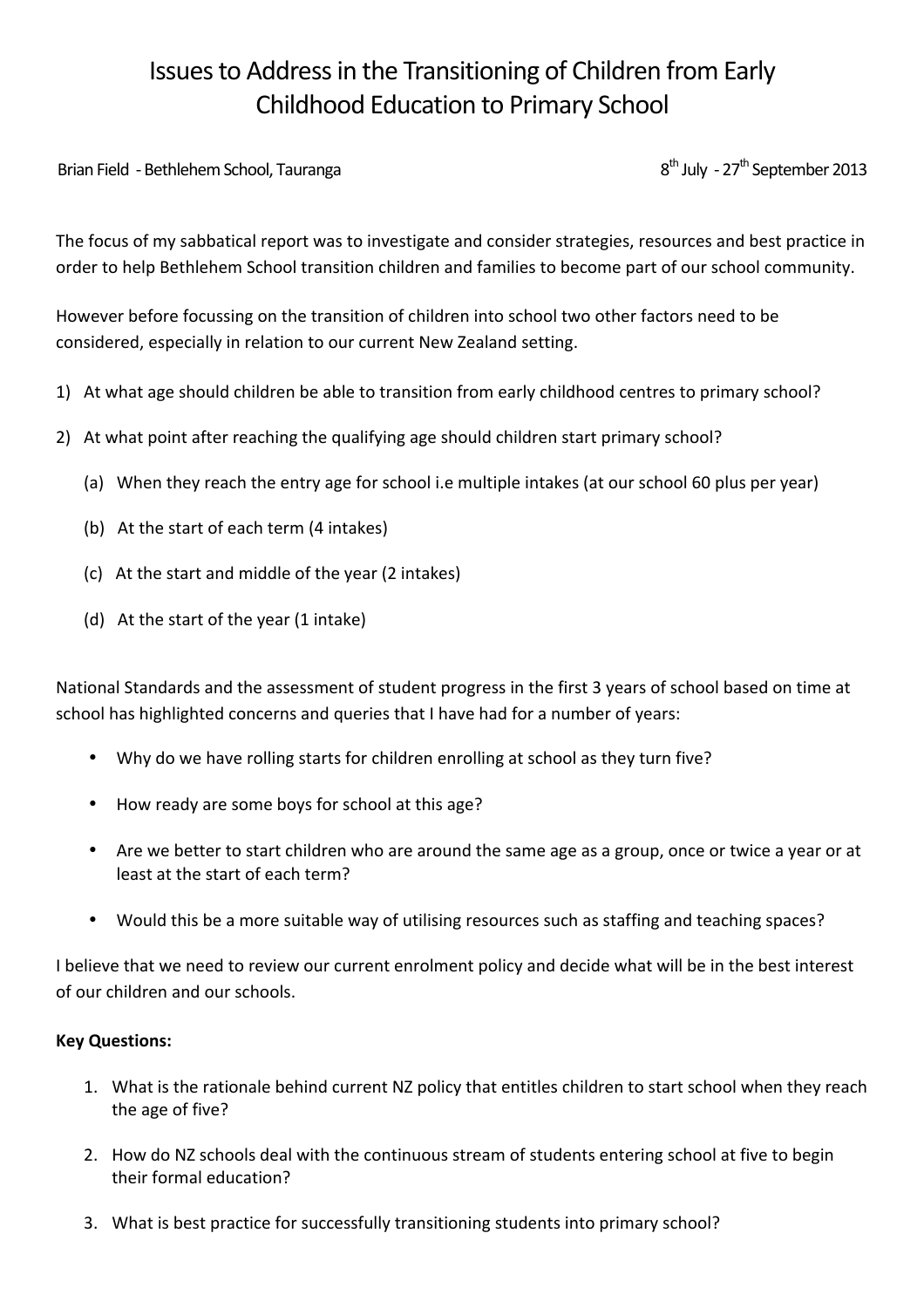## A Brief Snapshot of the Establishment of our Education System

| $1840's - 1850's$ | Schools set up and run by churches or individuals on a private enterprise basis,<br>fees were charged, up to a shilling a week.                                                                                                                                                                                                                                                                                  |
|-------------------|------------------------------------------------------------------------------------------------------------------------------------------------------------------------------------------------------------------------------------------------------------------------------------------------------------------------------------------------------------------------------------------------------------------|
| $1853 - 1870$     | Six provincial councils (governing bodies) became responsible for education within<br>their own areas, consequently schooling systems in each province developed<br>differently affected by funding and local attitudes. Church schools continued but<br>there was also a move towards the establishment of publicly funded schools<br>controlled by the councils through education boards and local committees. |
| 1870's            | It had become quite evident that schooling across the country had major inequalities<br>and there was a growing demand for a national system of education. Debates in<br>England regarding universal schooling also had influence on local views.                                                                                                                                                                |
| 1877              | The 1877 Education Act established the Department of Education to centralise<br>control of schooling. Twelve regional education boards were also set up to provide<br>some local control and influence along with local school committees.                                                                                                                                                                       |

**The Education Act 1877** also mandated free and compulsory education for children.

*"The%Act%was%set%out%to%provide,%first,%elementary%schooling%(i.e.%schooling%at%the%primary%level)%that%was% free for all children aged between five and fifteen, secular and (in general) compulsory for all children aged* between seven and thirteen. Second it set out to provide impartial control of schooling." *The Politics of Learning and Teaching in Aotearoa – NZ E.Coxon pg 45* 

I am still unsure of when the compulsory age for primary schooling changed from seven to six but the **Education Act 1989** states:

# **Part 3 Enrolment and attendance of students**

*20% New%Zealand%citizens%and%residents%between%6%and%16%to%go%to%school (1) Except as provided in this Act, every person who is not an international student is* required to be enrolled at a registered school at all times during the period beginning on the person's sixth birthday and ending on the person's 16th birthday.

I have had numerous informal discussions with early childhood educators and junior school teachers who refer to instances of 5 year olds entering school who are just not ready for or are just not at the right stage in their development to begin formal schooling. Boys in particular seem to vary substantially in their readiness for school.

From a pedagogical perspective are we pushing our children too quickly?

Do we need to look more closely at where these children are at before transitioning and introduce more pre-school type activities and programmes to better meet their needs?

Should there be more consultation between pre-school, primary school teachers and parents about when a child should be transitioned into school? Who should have the final decision on when to transition?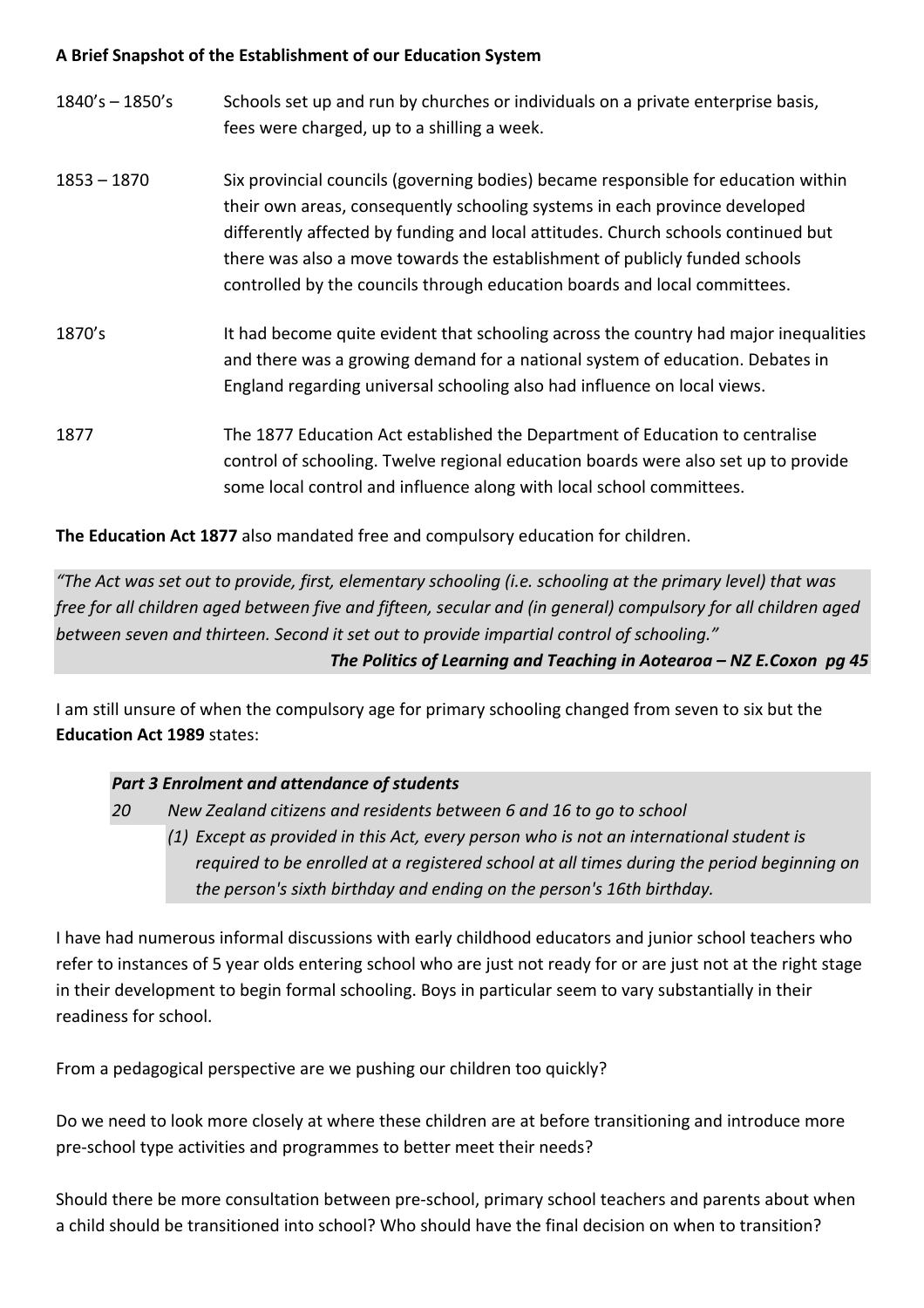With primary schools under huge pressure to progress student achievement and meet National Standards, does this work in opposition to trying to meet the needs of children in their early years of school?

Should Year 0-2 students be subjected to National Standards assessment?

By only reporting from Year 2 or 3 onwards it would provide more time for inequalities related to readiness and experiences to be addressed without labelling some children as failures before they turn 6.

It is interesting to note that information from a table (Suggate, 2009) used in the "*MOE Literature Review: Transition from Early Childhood Education to School"* states that:

- only 4 countries out of 56 countries had a school entry age under 6
- 33 countries had their school entry age at 6
- 19 countries had their school entry age at 7

Data for the table was taken from countries participating in 2009 PISA Study.

Why are we so out of sync with other OECD countries in relation to starting ages?

If our compulsory schooling age were to be raised and schools were given the flexibility to decide on the number and timing of intakes:

- Would our children be disadvantaged by starting as 6 or 7 year olds? *Recent research certainly indicates that this would not be the case.*
- Would our children be better off by beginning school with their peer groups and friends? *Surely this would allow a better level of social and emotional stability at a time of significant change* for children and parents.
- Would early childhood centres and schools benefit from these changes? *Knowing%that%there%will%be%x%number%of%new%entrants%starting on%this/these date/s would%allow%* schools to be more efficient in their planning of transition programmes, funding, staffing and *accommodation.%*

At Bethlehem School we start NE's on the first Monday following their 5<sup>th</sup> birthday.

I believe that there is a need for government to allow schools to make decisions appropriate to their situation. In a smaller rural school, rolling intakes can be handled more easily than a school of 300 plus students. Schools need the flexibility to make informed decisions about when it is best to start a child or a cohort of children.

One of the biggest issues that we face as a school in relation to the enrolment of 5 year olds relates to the varied range of knowledge, skills and experiences that they arrive with. We still have a noticeable number of children who come to school with no pre-school experience and very low levels of oral language.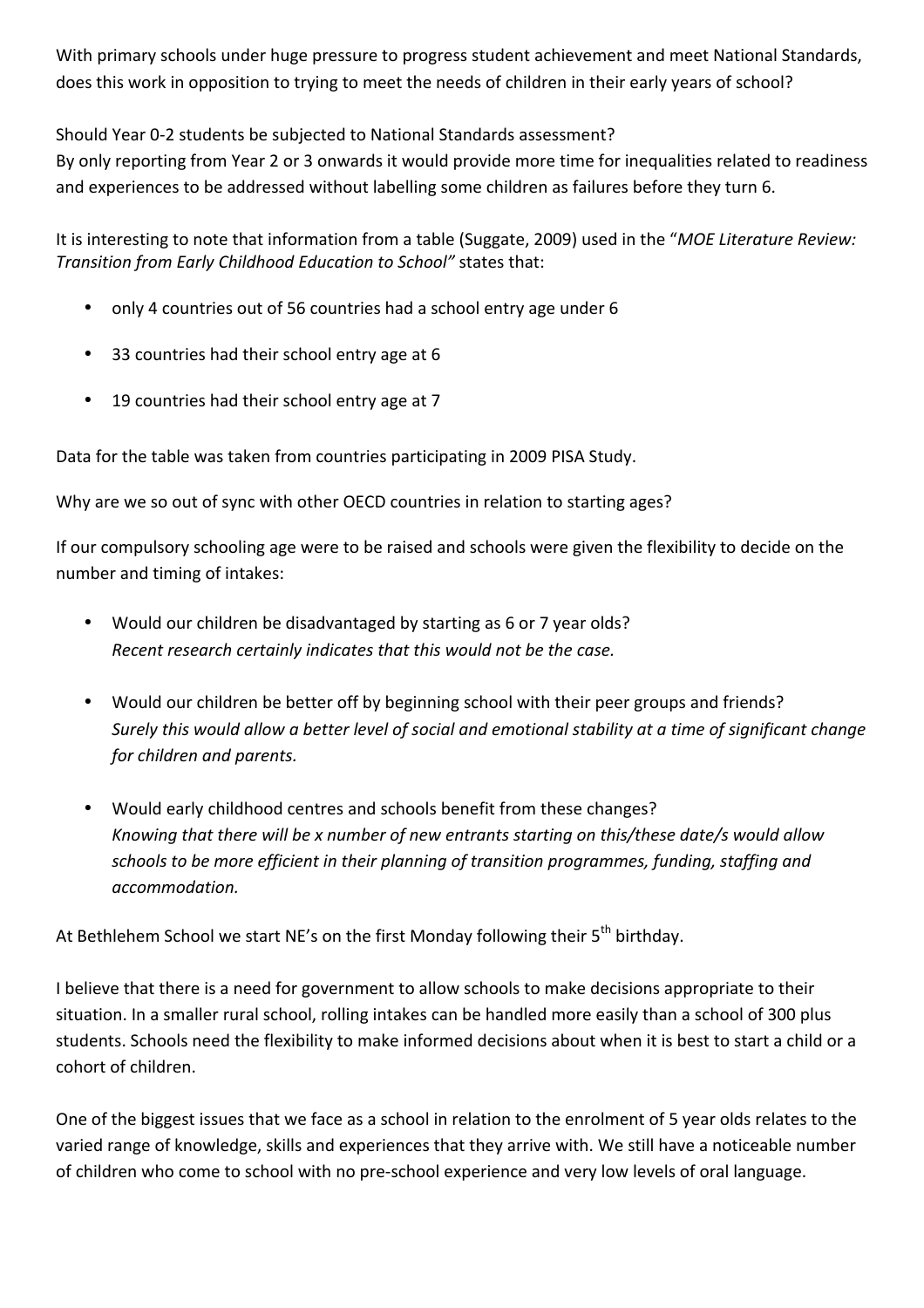Setting up classes for the start of the school year is always a difficult task for schools especially if information about future new entrant enrolments is sketchy. Based on my experience and knowledge of NZ schools this is done in one of two ways (with small variations):

- 1. The use of a Reception class and a Reception class teacher who would start children and then eventually move those students on to other junior classes at various times during the year.
- 2. A "next cab off the rank" approach with a Reception class staying with their teacher until full at which point a new Reception class and teacher would be started.

Which option a school might choose will depend on the size of the school, the stability of the roll, the quality and experience of the junior teaching staff as reception class teachers and having reliable info about future NE enrolments.

I was fortunate during my sabbatical to visit a number of early childhood centres, one on our own school grounds who we have a strong link with, a local Montessori preschool and in Helsinki I visited the Elka Day Care Centre. Each visit provided a wonderful insight into the development of social skills as well as an early introduction to core knowledge and skills.

At Bethlehem School we are usually made aware of more needy students being enrolled as new entrants, especially if pre-schools have sought assistance from GSE or other support services. In these situations, opportunities for observation in their pre-school settings are arranged, transition meetings with parents, support workers and teachers are held, and issues such as having a managed enrolment process or levels of in-class or out-of-class support can be discussed.

We are also fortunate in having the majority of our NE children coming to us from one pre-school centre which is based on the school site, so the proximity and regular interaction allows a smoother transition for students.

We do however have a growing number of Day Care Centres who are not in close proximity and there is a need for us to develop stronger links with them.

During my sabbatical I was able to spend time reading and contemplating thoughts about transitioning children from early childhood education to primary schooling.

Although there were some interesting transitioning strategies from overseas settings, because of the way in which children are enrolled into NZ primary schools, I found two local sources of information particularly useful:

- Literature Review: Transition from Early Childhood Education to School Report to the Ministry of Education 2010 Sally Peters
- Crossing the Border A community negotiates the transition from early childhood to primary school Carol Hartley, Pat Rogers, Jemma Smith, Sally Peters, Margaret Carr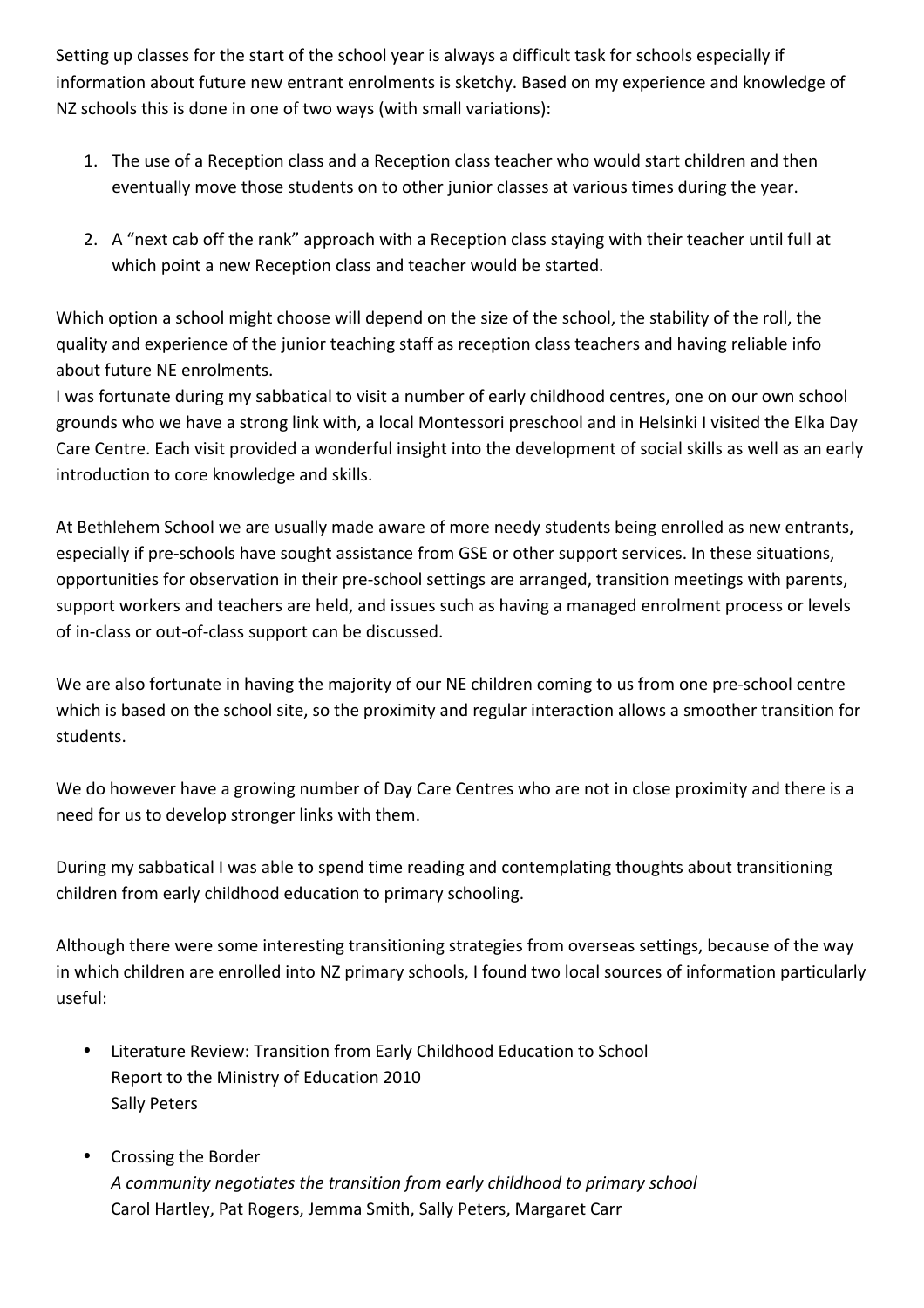The current school curriculum (MOE 2007, pg 41) highlights that transition is supported when the school:

- fosters a child's relationship with teachers and other children and affirms their identity;
- builds on the learning experiences that the child brings with them;
- considers the child's whole experience of school;
- is welcoming of family and whanau

An important starting point for teachers from both sides of the "border", expressed strongly in the two but the documents above, is to develop an understanding of the links between the two curriculums, Te Whariki and the NZ Curriculum.

There were a number of strategies, resources and practices suggested in "Crossing the Border" including:

- the use of portfolios
- the transition to school photo display board / model AA sign
- the "Welcome to School"DVD project
- the extending of the Professional Learning Communities (PLC's) across borders
- developing mutually familiar language, routines and practices to help pave the way to positive

participation

- targeted and general school visits for children and parents
- bite sized information pamphlets and packs for parents "things that they want to know"
- the buddy project and the tuakana/ teina relationships

At Bethlehem School we use many similar strategies and practices to transition children into school but as mentioned in "Crossing the Border" there is no one right way or right combination of strategies, resources and practices. Needs are different for each setting. School's need to consider what will work in their situation, with their staff, their parents and their children.

I will be sharing these readings and ideas with our reception and junior school teachers to seek their thoughts and ideas.

I will also be suggesting that we survey some of our recent and soon to be transitioned families to find out "How they found the transition process?" or for those still coming. "What they'd like included in the process?"